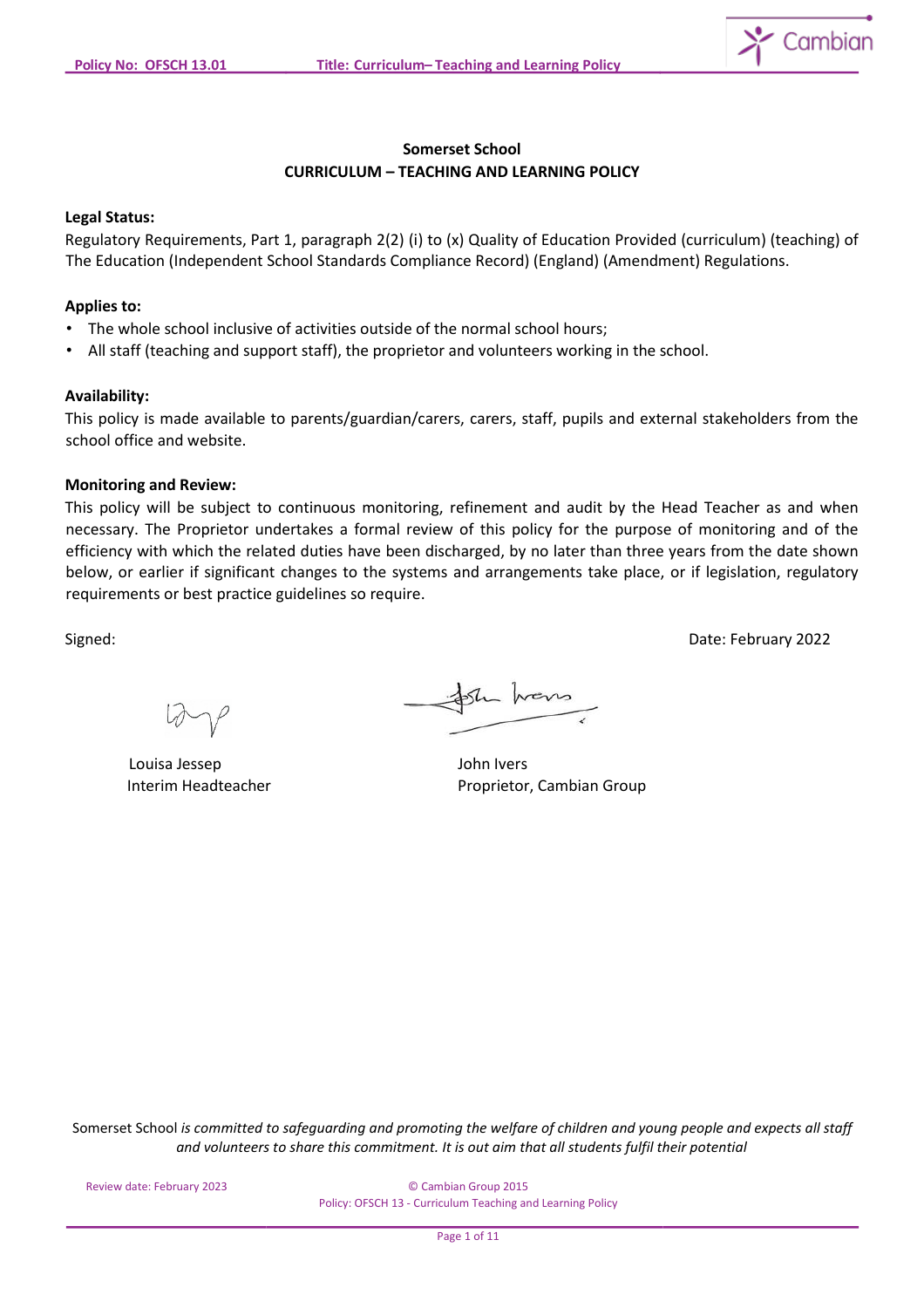

# **Core Values Intent**

**Our curriculum is underpinned by our core values of:** 

- Academic excellence
- Honesty
- Care
- Responsibility
- Respect
- Leadership
- Resilience
- Work Ethic

# **Ethos and Vision**

At Somerset School we aim to develop a culture of high expectations and achievement for all students where they are encouraged to enjoy learning, progress in their studies and exceed expectations. We assist in developing creative, enquiring minds, encourage academic success, develop social and emotional skills, self- belief and ambition thus empowering individuals so that they can become effective and positive members of society.

- Providing a warm, enjoyable, stimulating and safe environment where every pupil is treated with respect and dignity.
- Supporting pupils in addressing their individual difficulties enabling them to becoming mature, independent and empathetic young adults so they can make a positive contribution to society.
- Ensuring that our pupils' needs are met through the delivery of a broad and balanced curriculum which is differentiated to enable all to reach their full academic potential.
- Developing pupils' self-worth and encouraging respect for the ideas, attitude, values and feelings of others.
- Providing continual assessment and evaluation to monitor each child's progress.
- Fostering self-respect, self-discipline and a sense of responsibility and concern for others.
- Enabling pupils to understand and care for the community, environment and world we live in.
- Promoting close partnerships with parents, carers, other professionals, the local people and other organisations.
- Promoting British values and celebrating cultural diversity.

### **Implementation**

The school has developed its curriculum through offering a bespoke timetable that is individualised to the age, aptitudes and needs of our pupils. The curriculum is broad and balanced offering a variety of different subjects, not only does the curriculum support the academic needs of our pupils but it places an emphasis on the students' welfare and takes a holistic approach to learning.

At Somerset School we offer a broad and balanced curriculum that adheres to each individual student's targets set out within their EHC Plans. Teachers have carefully implemented a range of topics within their individual curriculums, which not only supports the academic needs of our students, but also offers them the skills that will help them manage themselves within wider society.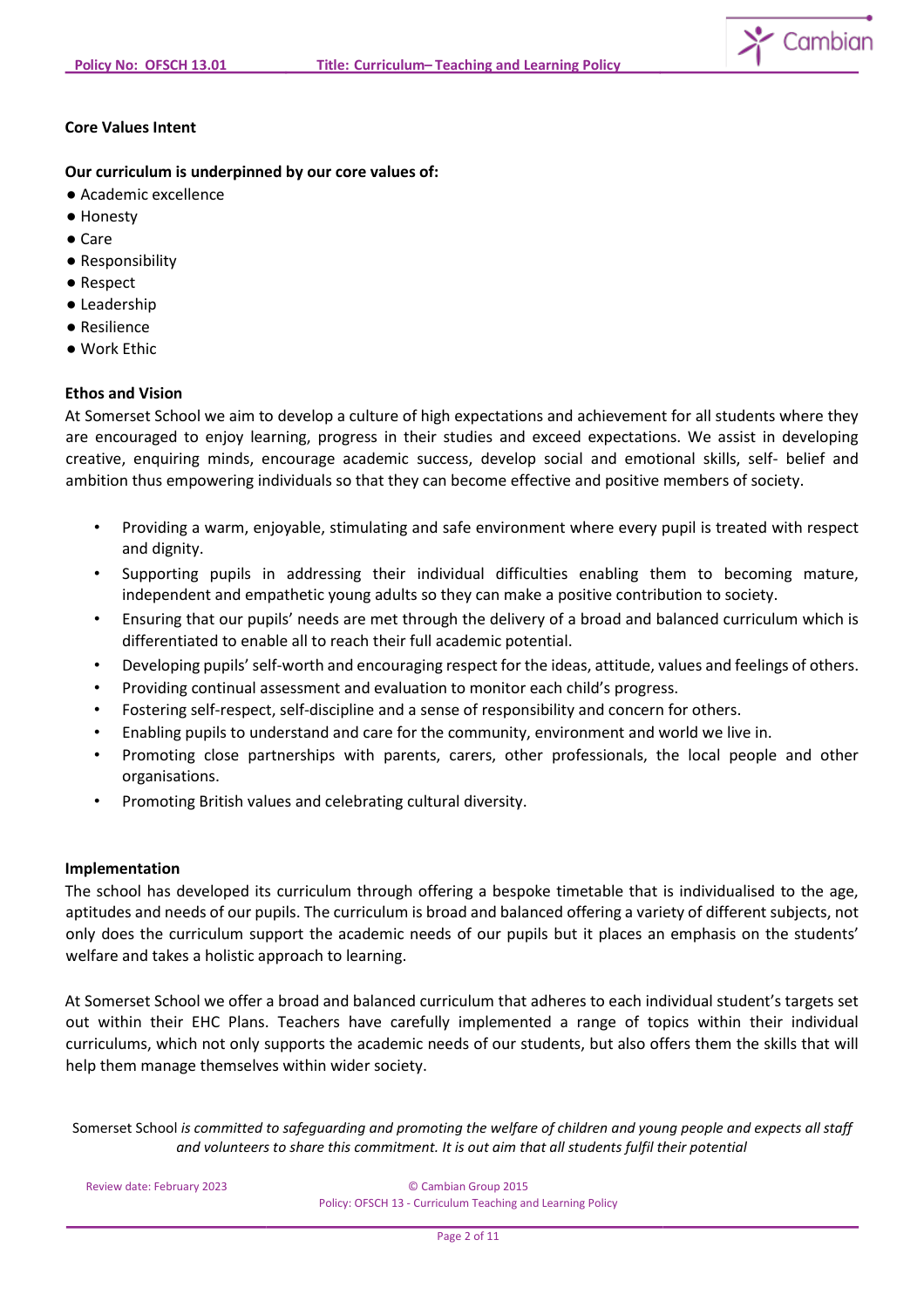

### **Reading for Pleasure**

At Somerset School, we believe that children deserve a rich curriculum which encourages extensive reading of whole books and other kinds of texts. We believe that active encouragement of reading for pleasure is a core part of every child's educational entitlement, whatever their background or attainment because we know that extensive reading and exposure to a wide range of texts make a huge contribution to students' educational achievement. Reading for pleasure focuses on individual choice and reading that is done primarily for enjoyment. Reading is a life skill something we all do every day, it is not just a classroom activity, but is an activity which enhances a child's social development.

At Somerset School, we aim to promote the concepts of reading for 'fun', 'enjoyment' and 'pleasure' and we ensure that we include a range of 'real books' not only in English, but within the whole curriculum as well as the opportunity for sustained reading from a range of fiction and non-fiction texts. At Somerset School, we incorporate this within all of our lessons, we provide a variety of different types of texts for the children to access, including newspapers, magazines and online articles. We have access to the Somerset Libraries, which gives the children access to a wide range of texts to borrow.

We ensure that reading remains on the School Curriculum agenda and our aims are to develop the reading provision at Somerset. Throughout the school the children have supported reading and have the opportunity to read out loud in all the lessons.

### **Linguistic**

This area is concerned with developing pupils' communication skills and increasing their command of language through listening, speaking, reading and writing. These skills are most overtly brought into focus in lessons in English. The teaching of literacy and literary skills is not, however, confined to these subjects, and the policy of the school is that teachers of all subjects will encourage good linguistic and literary standards in all pupils' work. Communication skills are embedded across the whole curriculum.

### **Mathematical**

This area helps pupils to make calculations, to understand and appreciate relationships and patterns in number and space and to develop their capacity to think logically and express themselves clearly. Their knowledge and understanding of mathematics should be developed in a variety of ways, including practical activity, exploration and discussion.

#### **Scientific**

This area is concerned with increasing pupils' knowledge and understanding of nature, materials and forces and with developing the skills associated with science as a process of enquiry: for example, observing, forming hypotheses, conducting experiments and recording their findings.

### **Technological** (including Food and Nutrition and ICT)

(ICT) is implemented across all curriculums, these skills can include information on: developing, planning and communicating ideas; working with tools, equipment, materials and components to produce good quality products; and evaluating processes and products. Pupil's develop independent living skills within Food technology and have the opportunity to choose this as a GCSE option in KS4.

Somerset School *is committed to safeguarding and promoting the welfare of children and young people and expects all staff and volunteers to share this commitment. It is out aim that all students fulfil their potential*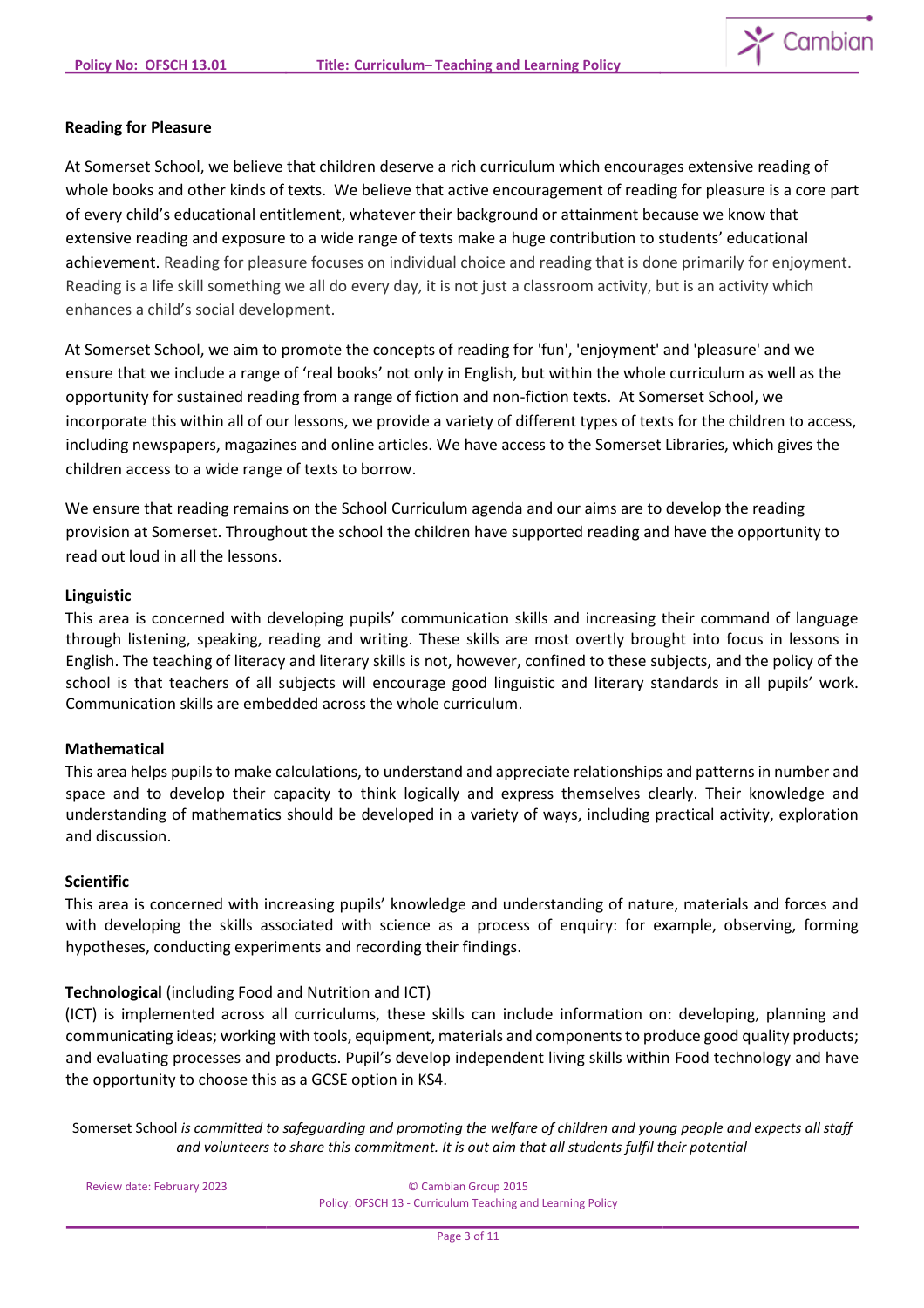

### **Sex and Relationships Education**

(Including PSHE, RSE and Health and Social care)

This area is concerned with people and their environment, and how human action, now and in the past, has influenced events and conditions. In our school, our topic based Personal, Social and Health and Economic (PSHE) education alongside our knowledge and understanding of the world makes a strong contribution to this area. Relationship and Sex Education (RSE) has become mandatory within schools since September 2020. Through these subjects, we want to support all young people to be happy, healthy and safe – we want to equip them for adult life and to make a positive contribution to society. In accordance with the law, the biological aspects of human reproduction remain compulsory for all pupils, but parents/guardian/carers may withdraw their pupils from any other part of the sex education provided without giving reasons.

### **Physical** (which is supported by an extensive extra-curricular programme in this area)

This area aims to develop the pupils' physical control and co-ordination as well as their tactical skills and imaginative responses, and to help them to evaluate and improve their performance. Pupils should also acquire knowledge and understanding of the basic principles of fitness and health. Pupils can choose BTEC Sport and Fitness as a KS4 option. All Pupils are expected to take part in the school's Physical Education and Games programme. Pupils can only be excused from PE and Games lessons for medical reasons, for which a note from a parent will suffice, or other reasons agreed with the school.

**Aesthetic and creative** (including Art, Creative I media, Photography and music therapy) This area is concerned with the processes of making, composing and inventing.

# **Spiritual, Moral, Social and Cultural Development (SMSC) and Cultural Capital**

This policy statement and the declared values of the school are enhanced by the linked qualities of Spiritual, Moral, Social and Cultural Development. Somerset School is a non-denominational school where pupils of all faiths and belief systems are encouraged to strive for academic excellence and a spirit of open and shared enquiry, whilst developing their individual potential and qualities of character so they can make a positive contribution to the world. This SMSC policy links and strengthens other policies so that the ideals of the school's ethos and mission statement become a reality for its Pupils. Whilst SMSC is integral to all aspects of our curriculum, PSHE and religious education make a strong contribution. Pupils are led towards distinguishing right from wrong, to respect the law and towards acting consistently with their beliefs and with a view to the consequences of their own and others' actions. We actively promote fundamental British Values of democracy, the rule of law, individual liberty and mutual respect and tolerance of those with different faiths and beliefs. Our school:

- Leads pupils towards becoming confident and positive contributors to their community and effective users of its services and facilities according to their maturity;
- Enables pupils to gain insights into the origins and practices of their own cultures and into those of the wider community;
- Take steps to ensure that the pupils appreciate racial and cultural diversity and avoid and resist racism;
- Ensure that pupils are able to understand and respond to risk, for example risks associated with extremism, new technology, substance misuse, knives and gangs, personal relationships and personal safety;
- Enable pupils to develop their self-knowledge, self-esteem and self-confidence;

Somerset School *is committed to safeguarding and promoting the welfare of children and young people and expects all staff and volunteers to share this commitment. It is out aim that all students fulfil their potential*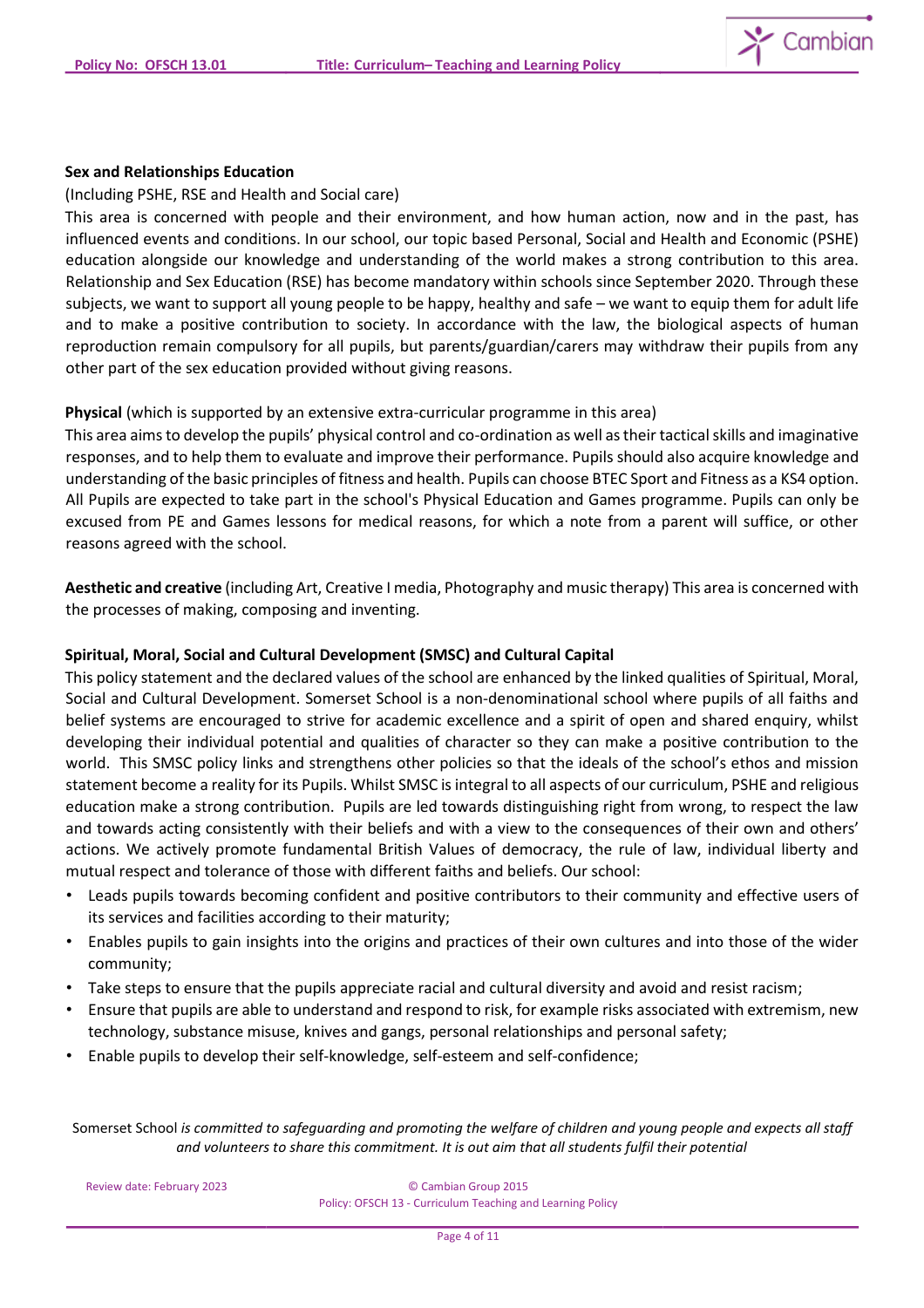$\sum$  Cambian

- Take steps to ensure that pupils have respect for others' sexual orientation and gender identity and avoid and resist homophobia;
- Encourage pupils to accept responsibility for their behaviour, show initiative and understand how they can contribute to community life;
- Provide pupils with a broad general knowledge of public institutions and services in England;
- Assist pupils to acquire an appreciation of and respect for their own and other cultures in a way that promotes tolerance and harmony between different cultural traditions;
- Encourage pupils to respect the fundamental British values of democracy, the rule of law, individual liberty and mutual respect and tolerance of those with different faiths and beliefs;
- Precludes the promotion of partisan political views in the teaching of any subject in the school.

We also take such steps as are reasonably practicable to ensure that political issues are brought to attention of pupils-

- Whilst they attend the school;
- Whilst they are taking part an extra-curricular activity which are provided or organised by or on behalf of the school;
- In the promotion at the school, including through the distribution of promotional material, of extra-curricular activities taking place at the school or elsewhere;
- Being offered a balanced presentation of opposing views.

Therefore, the understanding and knowledge expected of the pupils in Somerset School as an outcome of our positive approach to SMSC includes:

- An understanding of how citizens can influence decision-making through the democratic process;
- An appreciation that living under the rule of law protects individual citizens and is essential for their well-being and safety;
- An understanding that there is a separation of power between the executive and the judiciary, and that while some public bodies such as the police and the army can be held to account through Parliament, others such as the courts maintain independence;
- An understanding that the freedom to hold other faiths and beliefs is protected in law;
- An acceptance that people having different faiths or beliefs to oneself (or having none) should be accepted and tolerated, and should not be the cause of prejudicial or discriminatory behaviour;
- An understanding of the importance of identifying and combatting discrimination.

We provide positive experiences through planned and coherent opportunities in the curriculum, extra-curricular activities and through interactions with teachers and other adults for our pupils. Our range of artistic, sporting and other cultural opportunities is available to pupils through the curricular and extra-curricular programme, and their participation in these opportunities. We plan our, personal, social and health education and citizenship through curricular areas to help our pupils acquire values and skills to enable them to develop independence and choose their path in life. Somerset School seeks to:

- Develop an ethos and environment which encourages a healthy lifestyle for pupils;
- Use the full capacity and flexibility of the curriculum to help pupils to achieve safe and healthy lifestyles;
- Provide high quality Physical Education and sport, with specialised teachers, to promote physical activity;
- Promote an understanding of the full range of issues and behaviours which impact upon a lifelong health and well-being.

Somerset School *is committed to safeguarding and promoting the welfare of children and young people and expects all staff and volunteers to share this commitment. It is out aim that all students fulfil their potential*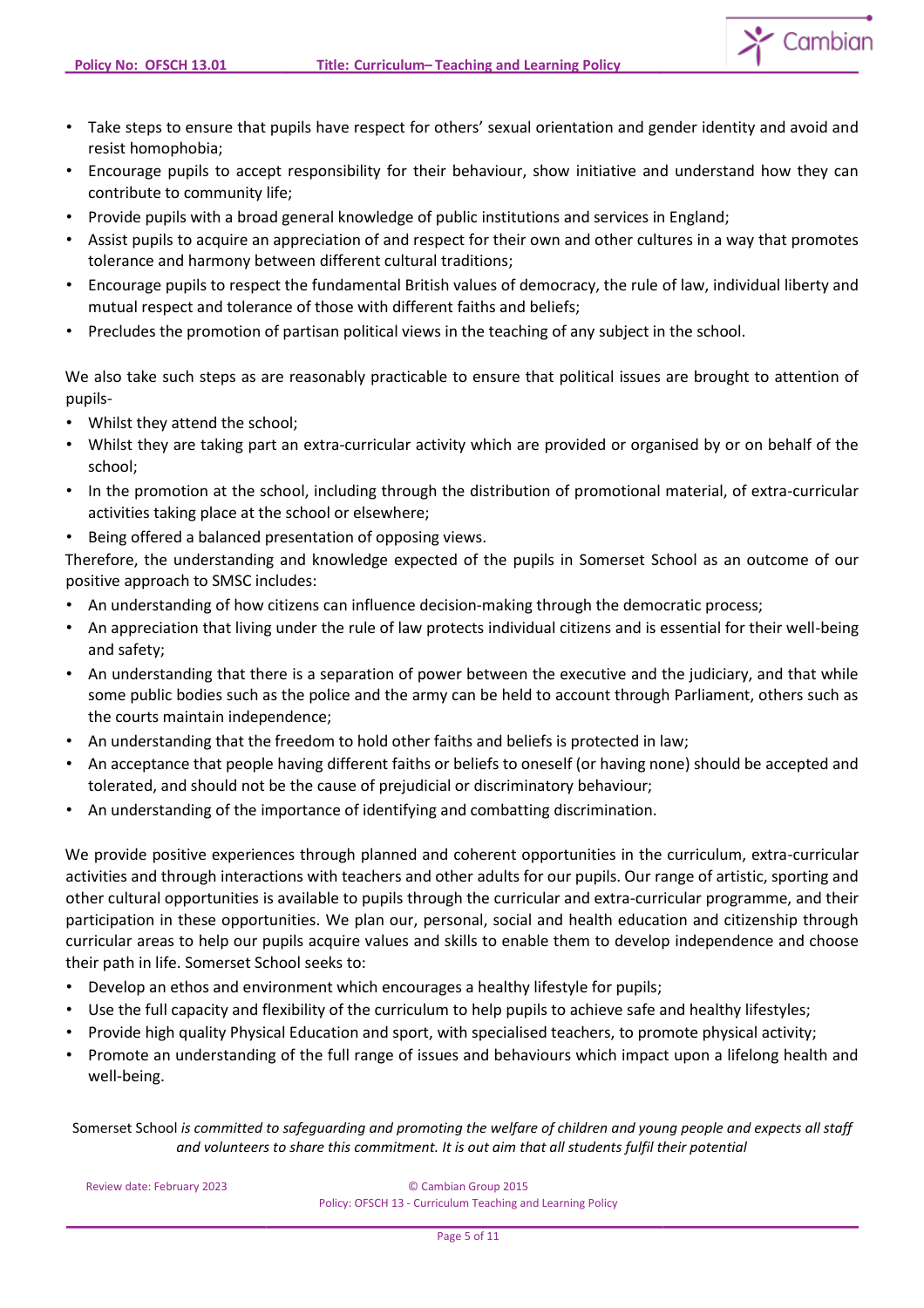

We aim for our pupils to understand and appreciate the range of different cultures and faiths in modern democratic Britain. We use our schemes of work and other plans which enable pupils to develop an understanding of public services and institutions and to take their place in modern democratic British society. We provide a range of quality opportunities for pupils to take on responsibility in school, including a school council, and make a positive contribution to the school, local and wider communities.

### **Preparation for the future**

Somerset School provides an appropriate curriculum for preparing pupils for further higher education, career choices and adult life. We aim to provide pupils with insights into the world of work, the range of career opportunities available to them, entry routes and what further training and education they can and/or need to access. It arranges work experience and advice is given concerning further and higher education. All aspects of preparation for the future is implemented individually within the teacher's mid-term planning through intent, implementation and impact.

### **Impact**

From our pupils' very different starting points, all pupils will make good progress academically, emotionally, creatively, socially and physically. Knowledge, understanding and skills will be secured and embedded so that pupils attain highly and are fully prepared for further education and employment.

# **Essential Skills**

Somerset School is committed to providing a curriculum which ensures that all of its pupils acquire and develop skills appropriate to their age and aptitude in the following areas:

Pupil destinations for Somerset School show a continued success in helping to deliver a sustained and excellent curriculum that allows our students to achieve, thrive and aspire.

### **Alternative provisions**

- Project One provides pupils the opportunity to gain experience and qualifications in a wide range of vocational skills, including mechanics, construction and animal care.
- Inspire Southwest, Wings Enabling and Reach support pupils in building their social and emotional skills, through real life scenarios and activities

### **Organisation and planning**

We agree long-term plans whose schemes of work give an annual overview of the content of the curriculum for each key stage to implement cross-curricular links to promote long term memory and engagement. From these plans, the teachers identify curriculum aims appropriate for the year group they teach. The overview policies and plans are updated by each department. They indicate what topics are to be taught in each term and to which groups of pupils. This long-term plan is reviewed on an annual basis. In our medium-term plans, we give clear guidance on the objectives and teaching strategies that are used when teaching each topic. When teaching we focus on motivating the pupils and building on their skills, knowledge and understanding of the curriculum, so that they reach the highest level of personal achievement. We use the school curriculum plan to guide our teaching. This sets

Somerset School *is committed to safeguarding and promoting the welfare of children and young people and expects all staff and volunteers to share this commitment. It is out aim that all students fulfil their potential*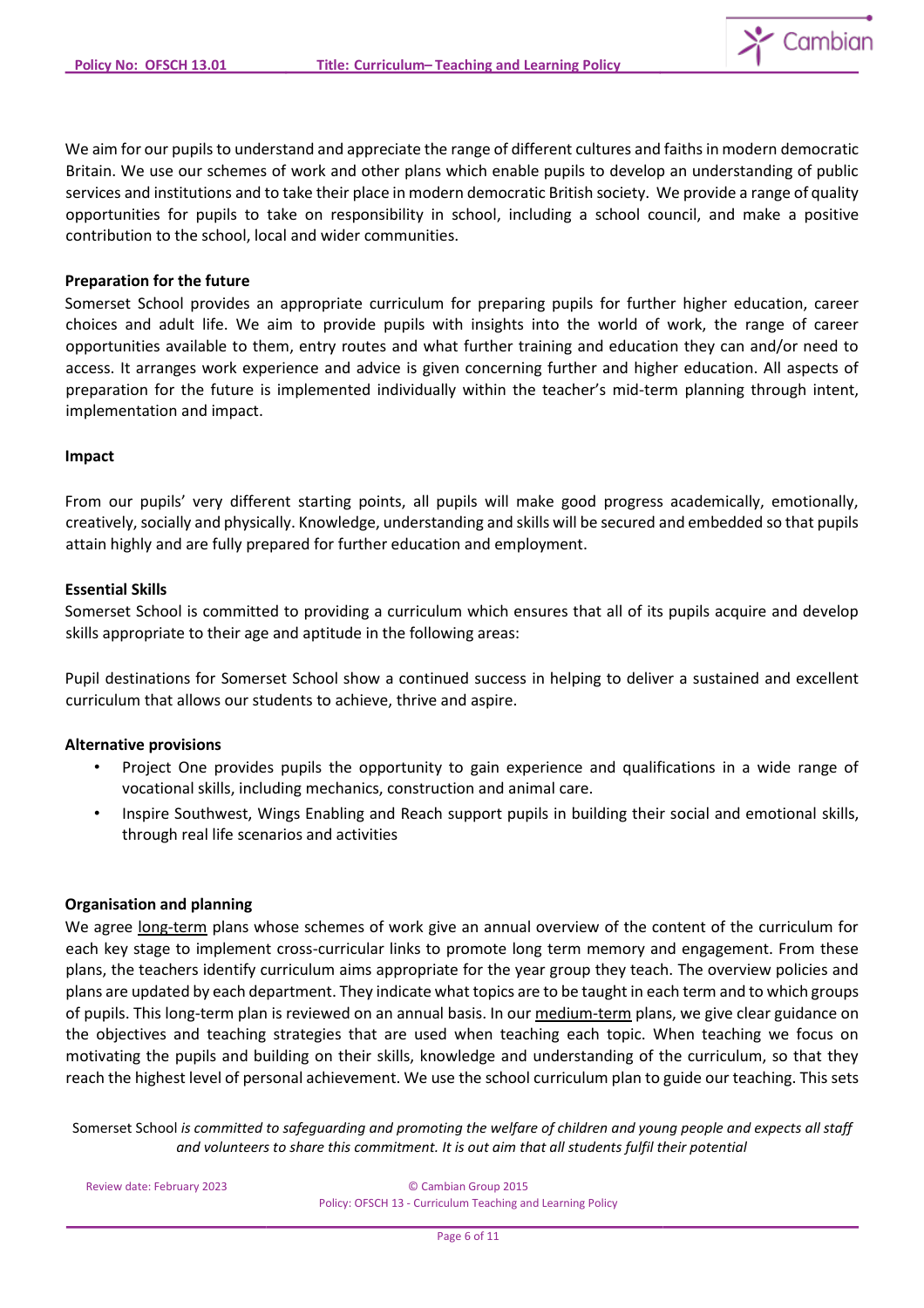

out the aims, objectives and values of the school and details what is to be taught to each individual. These are reviewed annually and may be subject to change.

We base our teaching on our knowledge of the pupils' level of attainment. Teachers make on-going assessments of each pupil's progress and they use this information when planning their lessons. It enables them to consider the abilities of all their pupils. Our prime focus is to develop further the knowledge and skills of the pupils. We strive to ensure that all tasks set are appropriate to each pupil's level of ability. When planning work for pupils with special educational needs, we give due regard to information and targets contained in the Student Learning Passports(SLP), which are linked to each pupils' Education Healthcare Plan. Teachers modify teaching and learning as appropriate for pupils with disabilities. We value each child as a unique individual, and teachers are familiar with the relevant equal opportunity's legislation covering race, gender and disability. We strive to meet the needs of all our pupils and to ensure that we meet all statutory requirements related to matters of inclusion. We have high expectations of our pupils, and we believe that their work here at Somerset school is of the highest possible standard they can achieve.

# **The curriculum and members of teaching staff**

We appreciate that people learn best in different ways. At our school we provide a rich and varied learning environment that allows pupils to develop their skills and abilities to their full potential. Pupils learn and flourish when they are healthy, protected from harm and authentically engaged and stimulated*.*

Through our teaching we aim to:

- Enable pupils to become confident, resourceful, enquiring and independent learners;
- Foster pupils' self-esteem and help them build positive relationships with other people;
- Develop pupils' self-respect and encourage pupils to respect the ideas, attitudes, values and feelings of others;
- Show respect for all cultures and, in so doing, to promote positive attitudes towards other people;
- Cater for the needs of individual pupils;
- Personalise learning;
- Enable pupils to understand their community and help them feel valued as part of this community;
- Help pupils grow into reliable, independent and positive citizens;
- Enable achievement and provide challenge appropriate to the ability, interests and needs of each pupil.

### **Auditing our Curriculum, Teaching and Learning:**

We ask ourselves the following questions when auditing our current performance: How well are we doing?

- How do we compare with similar schools?
- What more should we aim to achieve?
- What must we do to make it happen?
- Self-evaluation and development are a critical part of the school's development and all school staff will input into the development as well as pupils' own feedback.

In Somerset School, the most important role of teaching is to promote learning in order to raise pupils' achievement. For us, teaching includes lesson planning, the implementation of plans, as well as marking, assessment and feedback. It also includes support and intervention strategies. In assessing the quality of the teaching in our school, we take account of the evidence of pupils' learning, achievements and progress over time. When evaluating the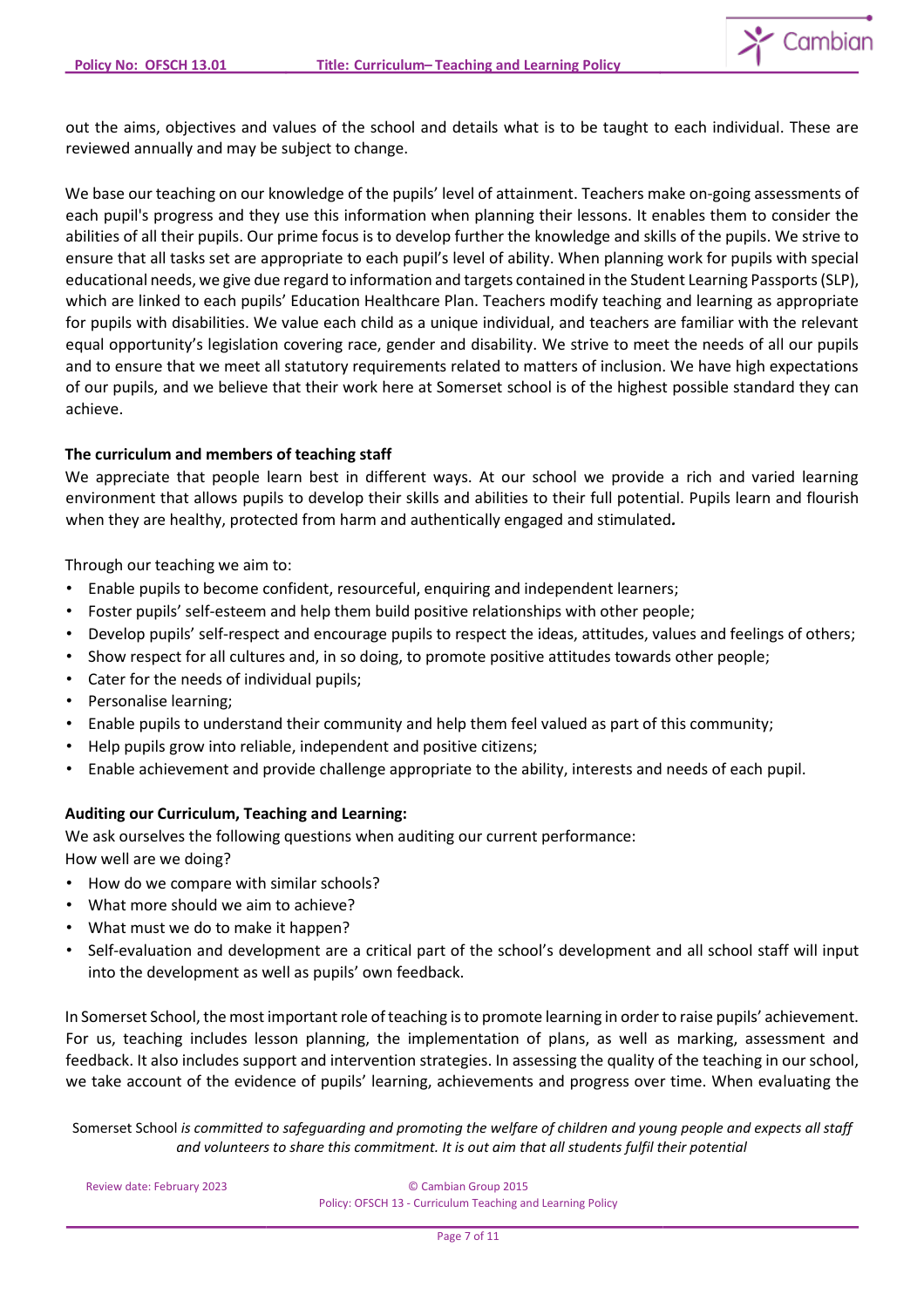

quality of teaching in our school, we consider how successful the teaching is in promoting the learning, progress and personal development for every pupil by:

- Extending the previous knowledge, skills and understanding of all pupils in a range of lessons and activities over time;
- Enabling pupils to develop skills in reading, writing, communication and mathematics.
- Enthusing, engaging and motivating pupils to learn;
- Using assessment and feedback to support learning and to help pupils know how to improve their work;
- Differentiating teaching, by setting suitably challenging activities and providing support for pupils of different abilities, including the most able and disabled pupils and those who have special educational needs, so that they can all learn well and make progress;
- Enabling pupils to apply intellectual, physical or creative efforts and develop the skills to learn for themselves and setting high expectations;
- Setting appropriate homework;
- Using well-judged and effective teaching methods, deploying appropriate resources, managing class time and drawing on good subject knowledge and expertise to encourage pupils to make good progress;
- Managing instances of poor or disruptive behaviour.

Behaviour that undermines the happy environment that is such a hallmark of Somerset School life, such as bullying, peer on peer abuse, insensitivity, discrimination, bad language or acts of intolerance, will not be accepted.

When evaluating the quality of the curriculum, we consider:

- The impact of the curriculum on pupils' academic and personal development and in preparing them for the opportunities, choices, responsibilities and experiences of adult life;
- The contribution of the curriculum to the school's particular ethos and aims and the impact on pupils' academic and personal development and well-being;
- How well curriculum planning is supported by appropriate schemes of work, builds systematically upon pupils' prior experience and plans for progression;
- The extent to which the curriculum is enriched by extra-curricular opportunities and through collaboration with other schools and organisations, including, for example, to provide appropriate careers guidance for our senior pupils and the views of our pupils, parents/guardian/carers and staff.

We design our curriculum to ensure that it is broad, well balanced and covers all the required areas of learning. We modify our curriculum and teaching to meet the needs of individuals and groups of pupils including our gifted and talented and disabled pupils or those with a special educational need. When evaluating the quality of the curriculum, we consider:

- The impact of the curriculum on pupils' academic and personal development and in preparing them for the opportunities, choices, responsibilities and experiences of adult life;
- The contribution of the curriculum to the school's particular ethos and aims and the impact on pupils' academic and personal development and well-being;
- How well curriculum planning is supported by appropriate schemes of work, builds systematically upon pupils' prior experience and plans for progression;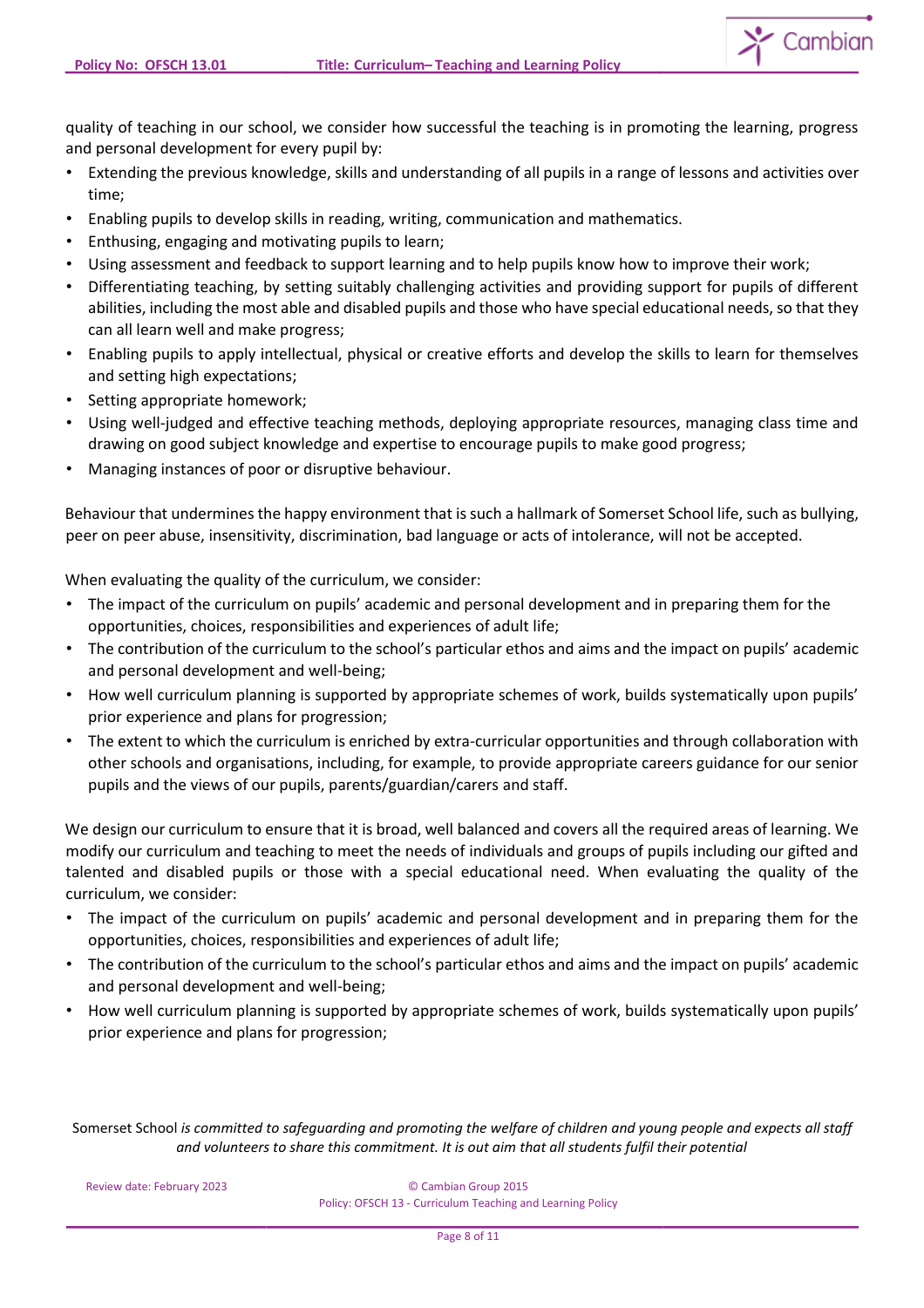

- The extent to which the curriculum is enriched by extra-curricular opportunities and through collaboration with other schools and organisations, including, for example, to provide appropriate careers guidance for our senior pupils;
- The views of our pupils, parents/guardian/carers and staff.

# **Effective Teaching - Expectations of Staff**

Staff are expected to actively promote the curriculum aims by:

- Having high expectation of pupils;
- Employing a variety of learning and teaching methods;
- Ensuring that pupils are enabled to access the curriculum and given opportunities to be successful;
- Delivering lessons which build upon previous experience, providing continuity and progression;
- Providing learning opportunities which offer depth and challenge and motivate and inspire children;
- Involving children in the process of learning, by discussing work, giving regular formative feedback through discussion, assessment and marking, negotiating targets and encouraging children to evaluate their personal achievements;
- Developing pupils' skills to become independent learners;
- Encouraging, reward and value achievement and effort, both formally and informally, through praise in the learning environment;
- Working in partnership with children, staff and parents/guardian/carers to achieve shared goals;
- Keeping parents/guardian/carers /carers regularly and fully informed about the progress and achievements of their children through reports and parent's evenings.

The Headteacher and Assistant Heads carry out work book scrutiny, whereby books are checked for consistency of marking in line with our marking policy and being up to date. Planning appraisals are carried out by the Assistant Head - Curriculum who checks that planning is up to date and evaluated. The criteria that we use has been agreed by all teachers and is part of our teaching and learning policy. The teacher and the observer follow the observation with a discussion. The observer notes the strengths and areas for development, and gives a copy of this information to the teacher. The Head Teacher uses the information gained from this monitoring process to help identify common development points which can be addressed in the school's training programme for continuing professional development.

Direct observation **must** be supplemented by a range of other evidence to enable inspectors to evaluate the impact that teaching has had on pupils' learning. Such additional evidence should include:

- Observing some lessons jointly with senior staff before discussing them also with the teacher who has been observed;
- Discussing with pupils the work they have done and their experience of teaching and learning over longer periods;
- Discussing teaching and learning with staff;
- Taking account of the views of pupils, parents/guardian/carers and carers, staff and placing authorities, where appropriate;
- Taking account of the school's own evaluations of the quality of teaching and its impact on learning and scrutinising the standard of pupils' work;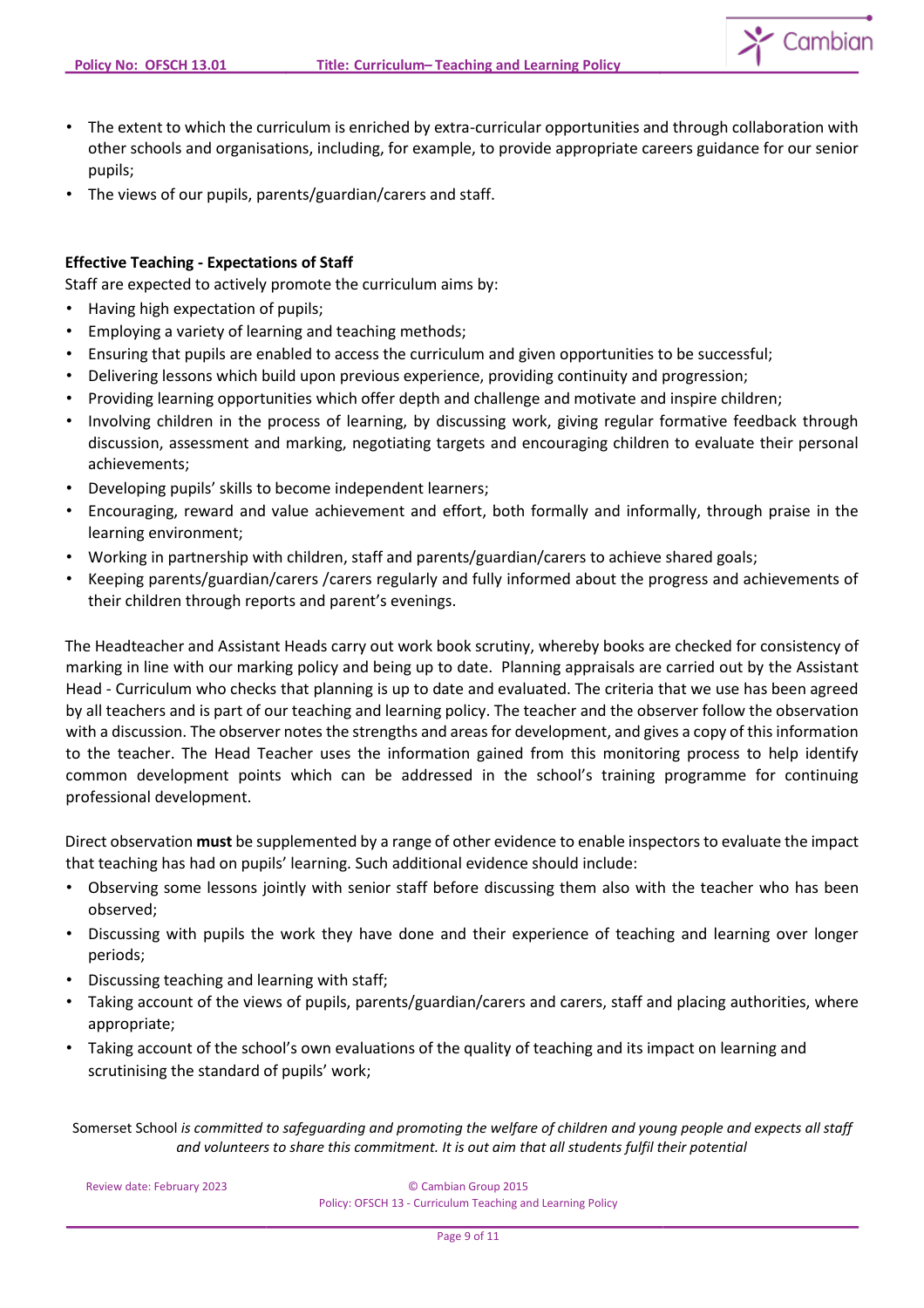

- How well and how frequently the marking and assessment are used to help pupils to improve their learning;
- The level of challenge provided.

When planning work for pupils with special educational needs, we give due regard to information and targets contained in the pupils' Education Health Care Plans (EHC Plans). Teachers modify teaching and learning as appropriate for all pupils. We value each child as a unique individual, and teachers are familiar with the relevant equal opportunities' legislation covering race, gender and disability. We strive to meet the needs of all our pupils, and to ensure that we meet all statutory requirements related to matters of inclusion. We have high expectations of our pupils, and we believe that their work here at Somerset School is of the highest possible standard. Our lessons have clear learning objectives. Our lesson plans contain information about the tasks to be set, the resources needed, and the way we assess the pupils' work. We evaluate all lessons so that we can modify and improve our teaching in the future

# **English as an Additional Language (EAL)**

We are committed to providing Pupils with the necessary support and teaching who require English as an additional language. To this end there is a policy in place and established practices implemented by the school.

# **Learning outside the classroom - Educational visits/off-site activities**

Integral to our curriculum is a wide range of educational experiences that extend beyond the classroom door. Somerset School curriculum offers a series of educational journeys that deepen the pupils' understanding of the world around them. Trips extend pupils' knowledge of past and present. Our experience is that pupils forge strong bonds of friendship during the trips, and their respect for one another grows as a result of sharing the experiences.

### **Careers guidance -**

Pupils at Somerset School are supported in their preparation for formal examinations at various stages of their education. Pupils are encouraged to learn about their own academic strengths and weaknesses and the type of learning method that best suits them as an individual. Whilst we do not specifically instigate careers advice until Year 10, we provide opportunities for pupils to understand the world of work and the promotion of their economic wellbeing.

# **Communication with Parents/Guardian/Carers**

We believe that parents/guardian/carers and guardians have a fundamental role to play in helping pupils to learn. We do all we can to inform parents/guardian/carers and guardians about what and how their children are learning by:

- Holding meetings with parents/guardian/carers to review their child's progress and agree support strategies, if appropriate;
- Sending school information to parents/guardian/carers;
- Sending reports to parents/guardian/carers in which we explain the progress made by each child and indicate
- Being available we have an open-door policy;
- Strong lines of communication with parents/guardian/carers through pupils' tutors.

We believe that parents/guardian/carers have the responsibility to support their pupils and the school in implementing school policies. We would like parents/guardian/carers to:

• Ensure that their child has the best attendance and punctuality record possible;

Somerset School *is committed to safeguarding and promoting the welfare of children and young people and expects all staff and volunteers to share this commitment. It is out aim that all students fulfil their potential*